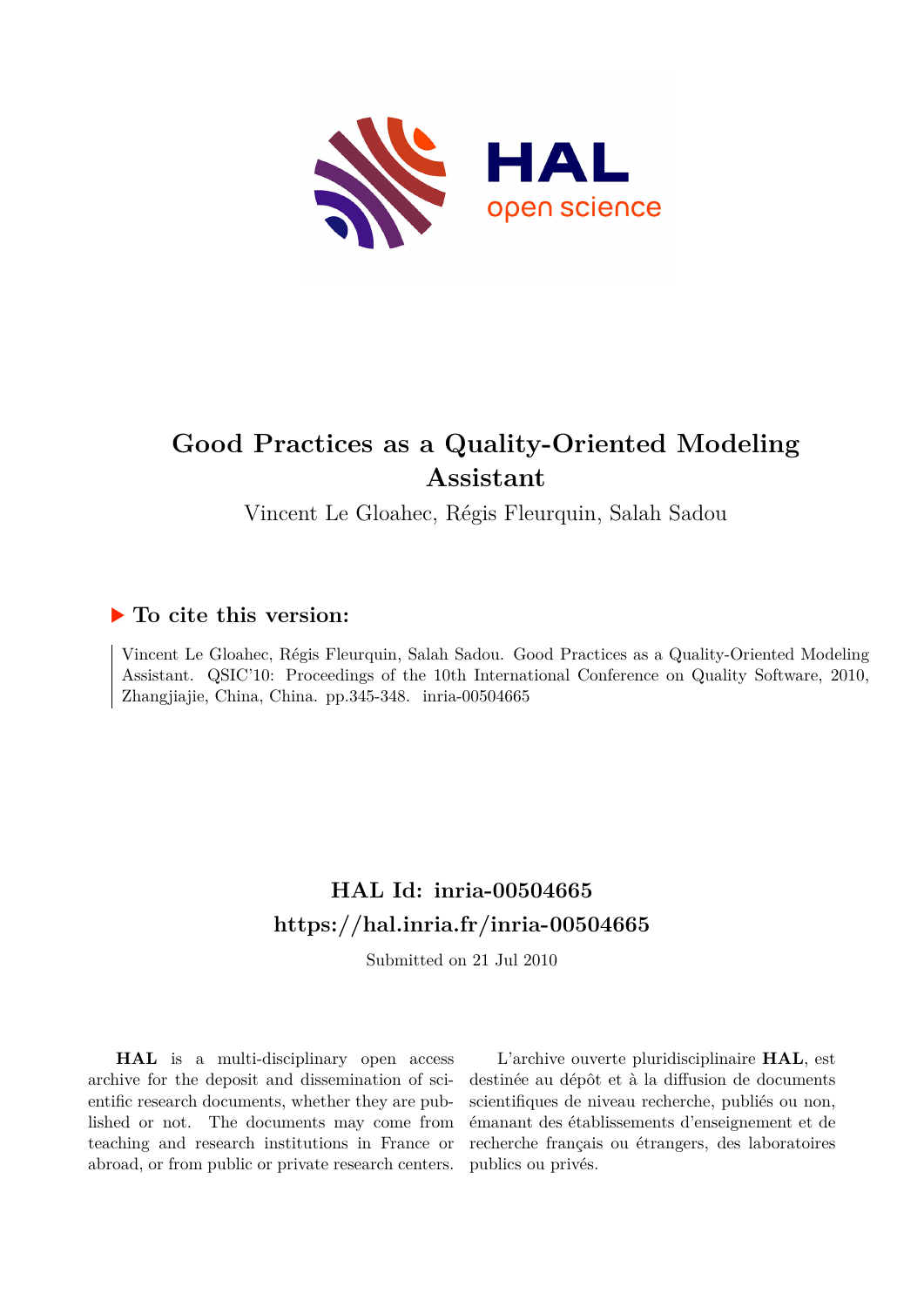# Good Practices as a Quality-Oriented Modeling Assistant

Vincent Le Gloahec Alkante SAS, France Email: v.legloahec@alkante.com

Regis Fleurquin INRIA/Triskell, Campus Universitaire de Beaulieu, France Email: regis.fleurquin@irisa.fr

Salah Sadou Valoria laboratory, Université de Bretagne-Sud, France Email: salah.sadou@univ-ubs.fr

*Abstract*—In order to ensure the quality of their software development, companies incorporate best practices from recognized repositories or from their own experiences. These good practices are often described in software quality manuals that, in this form, do not guarantee their implementation. In this paper, we propose a framework for the implementation of best practices. We treat the case of modeling activities because they are becoming the main activity of software development processes. Our framework enables on the one hand to describe the good practices and on the other hand to check their application by the designers. We present an implementation of our framework in the Eclipse platform and some examples of use of our approach in the modeling of UML Class diagrams.

#### I. INTRODUCTION

Good Practices (GPs) are proven processes or techniques that organizations (or persons) have found to be productive and useful to ensure a good level of production quality. Some GPs are found in research papers, reports, guides, books or standards. In the current context, modeling becomes the main activity of the software development process using more and more domain-specific modeling languages (DSML). Software modeling activity, like any other activity, can take advantage of GPs. At every step of the modeling activity, GPs can provide help to build good models faster. As stated by Gratton and Ghoshal [1] and process improvement programs such as CMMI-DEV [2]: *the capacity of an enterprise to prosper is based on its ability to capture, use, and assess good practices.*

Due to a lack of an adequate formalism to document their knowledge, companies that try to capitalize on their knowledge for a particular DSML and activity end up making use of informal documents, often incomplete, poorly referenced, and sometimes scattered. This leads to an inadequate and an ineffective use and sometimes loss of Good Modeling Practices (GMPs). Moreover, documenting GMPs by themselves is not sufficient. If the documented GMPs are not supported by modeling tools, their implementation still depends only on developer skills and good will. Unfortunately, most of modeling tools provide no means to support GMPs. Some tools enforce modeling styles using for example the OCL language. Few modeling tools allow some form of parameterization through adhoc scripting languages (e.g., the J language for the Objecteering platform). Some work [3], [4], and [5] also propose grafting on modeling tools, such as Eclipse or Rational, with extensions allowing the interception of the

designer's actions and inspecting the tool's information system to detect some kinds of methodological inconsistencies. But, their expressiveness is still limited, depending on the format of the tool's information system. Consequently, the GMPs expressed using a given modeling language under a given modeling tool are unusable and lost when switching to another modeling tool that supports the same modeling language.

In this paper, we propose tackling the problem of documentation and enactment of GMPs. From identified GMPs common characteristics, we propose a list of requirements to be fulfilled by a language dedicated for GMP specification. We then introduce the abstract syntax and semantic of our GMPs specification language, called GooMod (Sect. 2). This language is usable for GMPs associated with any type of DSML whose abstract syntax is described in a MOF model. Using the Eclipse platform, we developed an editor for this language allowing thus GMP description and a GMP checker that work with any modeler based on the Eclipse platform (Sect. 3). This tool has been designed as a modeling assistant to help designers to build quality models.

#### II. GOOD MODELING PRACTICES DESCRIPTION LANGUAGE

Based on a wide range of well-known good practices, we have identified a list of several required properties for a language that allows the description of good modeling practices. In this section we first show which properties have been identified and then we describe the abstratc syntax and semantic of our GMPs description language, called *GooMod*.

#### *A. Identified Properties*

To identify the required properties for a GMPs description language, we conducted a study on best practices in modeling activity. Through literature, we observe three types of good modeling practices: those that are concerned only with the form (style) of produced models, those that describe the process of their design, and those that combine both. As the third type is only a combination of the first two, we limit our study to examples covering the former types. For the first type we found that the best practices for Agile Modeling given in [6] are good examples. In [7], Ramsin and Paige give a detailed review of object-oriented software development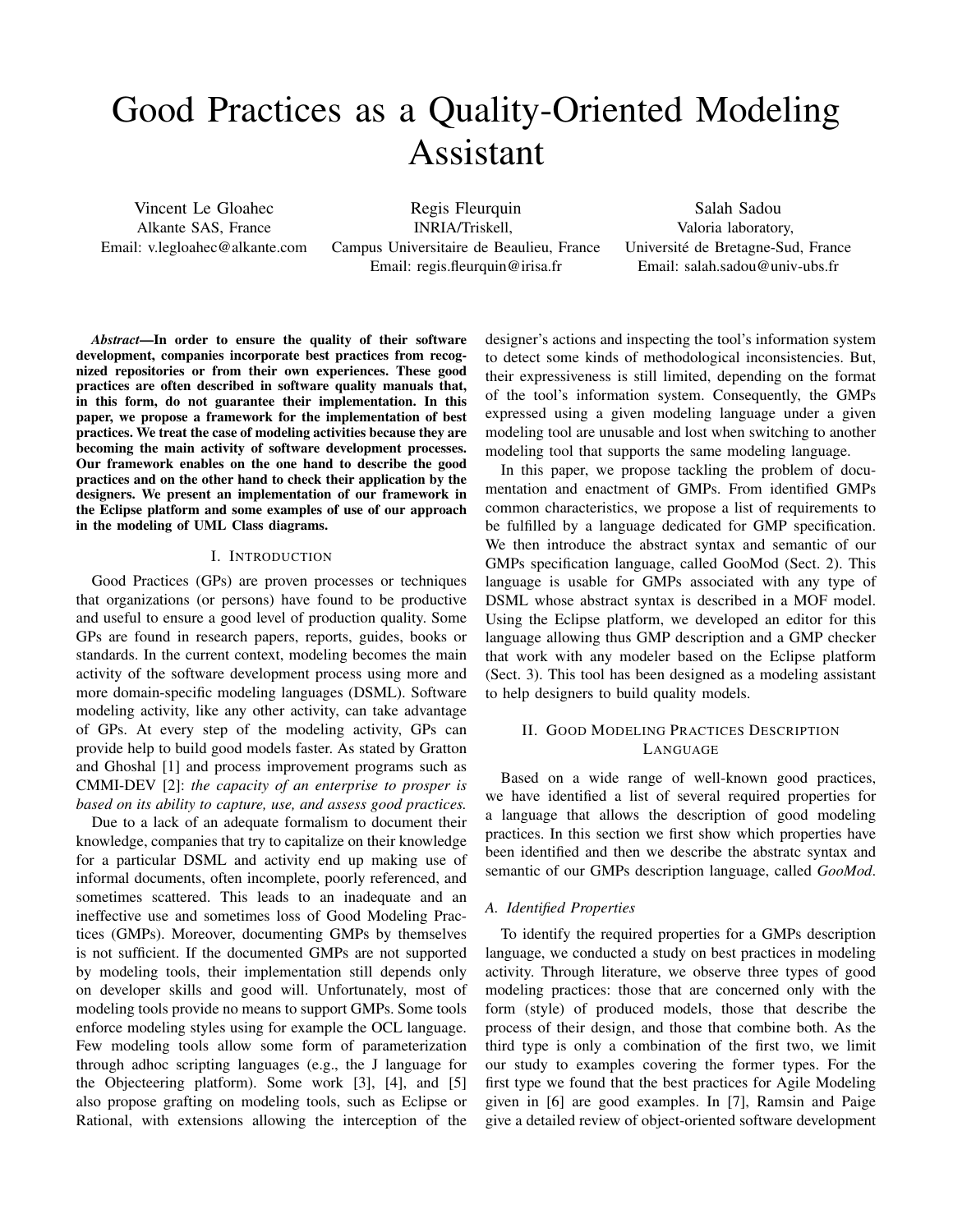methods. From this review we extracted properties concerning the process aspect of BPs. Here are the identified properties:

*1) Identification of the context:* to identify the context of a GP, the language must be able to check the state of the model to determine whether it is a valid candidate for the GP or not.

*2) Goal checking:* to check that a GP has been correctly applied on a model, the language must be able to check that the status of the latter conforms to the objective targeted by the GP. At the GP description language level, this property highlights the same need as the one before.

*3) Description of collaborations:* a CASE tool alone is able to achieve some parts of a GP's checking. However, some GP cannot be checked automatically and the tool would need the designer's opinion to make a decision. In case of alternative paths, sometimes the tool is in a situation where it cannot determine the right path automatically. Thus, a GP description language should allow interactions with the designer.

*4) Process definition:* a process defines a sequence of steps with possible iterations, optional steps, and alternative paths. A GP description language should allow processes to be defined with such constructs.

*5) Restriction of the modeling language:* several good practices based on modeling methodologies suggest a gradual increase in the number of manipulated concepts (e.g., each step concerns only a subset of the modeling language's concepts). Thus, the GP description language should allow the definition of this subset for each step.

The documentation of a GP associated with a modeling language requires a description that is independent of any tool; indeed, a GP is specific to a language. It describes a particular use of its concepts. It should not assume modes of interaction (buttons, menus, etc.) used by an editor to provide access to these concepts. Therefore, a GP must be described in a way that can be qualified as a Platform Independent Model (PIM) in Model-Driven Engineering (MDE) terminology. Ignoring this rule would lead Quality Assurance Managers (QAM) to redocument the GPs at each new version or tool change. The language we introduce in this section, called *GooMod*, offers a way to document GPs independently of any editor (language of PIM level).

#### *B. Abstract syntax of the GooMod Language*

The abstract syntax of the *GooMod* language is given in Fig. 1. The process part of a GP is described as a weaklyconnected directed graph. In this graph, each vertex represents a coherent modeling activity that we call a step. Arcs (identified by *Bind* in our metamodel) connect pairs of vertices. Loops (arcs whose head and tail coincide) are allowed, but not multi-arcs (arcs with the same tail and same head).

A step is associated with four elements: its context, its associated modeling style, the set of language concepts usable during its execution, and a set of actions. The context is a first-order formula evaluated on the abstract syntax graph of the input model before the beginning of the step. We call this formula a pre-condition. The modeling rule is a firstorder formula that is evaluated on the abstract syntax graph



Fig. 1: GooMod Meta-model

of the current model to allow designer to leave from the step. We call this formula a post-condition. The set of the usable language concepts is a subset of the non-abstract metaclass of the asbtract syntax (described in a MOF Model) of the targeted modeling language.

Because some GP require the establishment of a collaboration between the system and the designer, we have included the ability to integrate some actions at the beginning (Entry) and/or at the end (Exit) of a step. The possible actions are: output a message, an input of a value and the assignment of a value to a local variable. Indeed, at each step, it may be necessary to have additional data on the model that only the designer can provide (goal of *Input* action). Conversely, it is sometimes useful to provide designers information that they can not deduce easily from the visible aspect of the model but the system can calculate (goal of *Output* action). Hence, the usefulness of variables associated with steps to hold this data. Thus, actions allow interaction with the designer using messages composed of strings and calculated values.

Steps are also defined by two boolean properties: *isInitial* and *isFinal*. At least one step is marked as initial and one as final in a graph. Finally, an arc can be marked as optional, meaning that its head step is optional.

#### *C. Semantic of the GooMod Language*

Semantically, the graph of a GP is a behavior model composed of a finite number of states, transitions between those states, and some *Entry*/*Exit* actions. Thus, a GP is described as a finite and deterministic state machine with states corresponding to the steps of the process part of a GP.

At each step, the elements that constitute it, are used as follows:

- 1) Before entering the step, the preconditions are checked to ensure that the current model is in a valid state compared with the given step. Failure implies that the step is not yet allowed.
- 2) If the checking succeeds, then before starting model edits a list of actions (*Entry Action*), possibly empty, is launched. These actions initialize the environment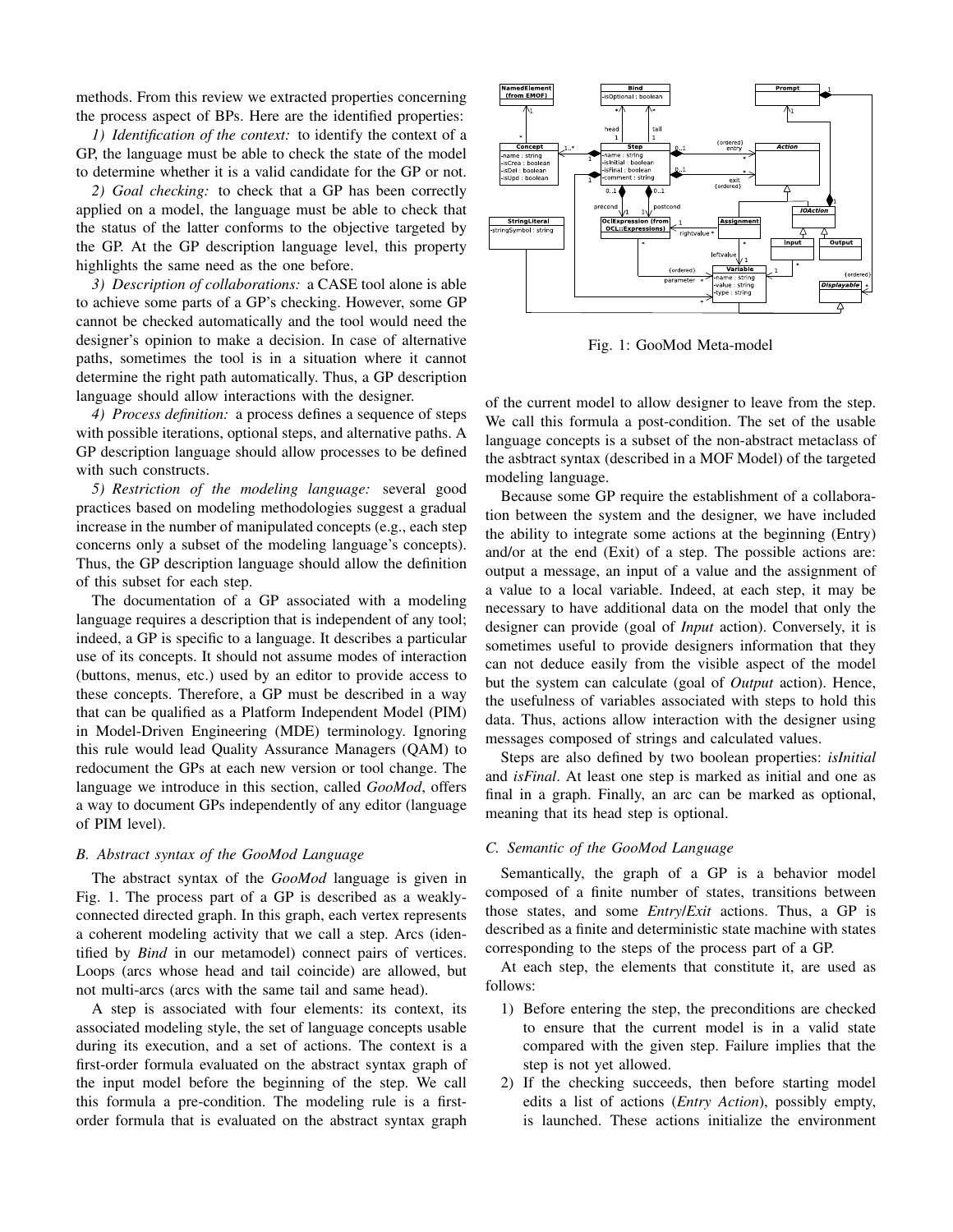associated with the step. This may correspond to the initializing of some local variables or simply interactions with the designer.

- 3) A given step can use only its associated language concepts. In fact, each concept is associated with use type (create, delete, or update).
- 4) When the designer indicates that the work related to the step is completed, a list of actions (*Exit Action*) will be launched to prepare the step's environment to this end. With these actions the system interacts with the designer to gain data that it can not extract from the model's state.
- 5) Before leaving the step, the postconditions are checked to ensure that the current model is in a valid state according to the GP rules.

Leaving a step, several transitions are possible. These transitions are defined by the *Binds* whose tail is this step. A transition is possible only if the precondition of the head step of the concerned *Bind* is verified by the current state of the model. If several next steps are possible, then the choice is left to the designer. A *Bind* can also be defined as optional. In this case, its tail step becomes optional through the transition it defines. Thus, the possible transitions of the tail step are added to those of the optional step, and so on.

#### III. AN IMPLEMENTATION EXAMPLE OF THE GOOMOD LANGUAGE

To implement the GooMod language, we developed a complete platform for the management of GMPs, starting from their definition at the PIM level up to their enactment at the PSM level. This section describes both levels and their associated tools.

#### *A. The GooMod Language PIM-level Implementation*

In our platform, we first propose a PIM level implementation of the GooMod language described in the previous sections. Thus, GMPs described with GooMod are independent of any CASE tool.

The *GMP Definition Tool* is designed for QAM in charge of the definition of GMPs that should be observed in a company. Our first graphical editor, designed using the Eclipse Graphical Modeling Framework<sup>1</sup> (GMF), allows the representation of GMPs in the form of a process. Such a process is represented by a path in a graph. Each node of the path is a step. At each step of the process, the GMP Definition tool allows for the selection of a subset of manipulated concepts from the target language (the one used by modelers to design their systems, UML for example), as well as the definition of a set of OCL pre- and postconditions, as well as entry and exit actions.

#### *B. PSM-level of the Proposed Platform*

At the PSM level, the platform is composed of two parts: *1) GMP Activation Tool:* it aims to link a modeling process defined with the GMP Definition tool to a target modeling tool. It applies a given process during the final modeling stage to control the enforcement of GMP.

*2) Targeted Modeling Tool:* this is the end-user modeling tool where the GMP will be performed. This tool is not intended to be modified or altered directly, but will be controlled by an external plugin, which in our case is the GMP Activation Tool.

In our case, the targeted modeler is the GMF UML2.0 editor embedded in the Eclipse Model Development Tools (MDT) project. However, our approach is not limited to UML modelers or more generally speaking to the UML language. Indeed, as the GMP Definition tool uses a target meta-model (the one of the targeted modeling tool) as its input, the definition of the OCL constraints and the selection of editable concepts will be dedicated to the modeling language (any kind of MOF-compliant DSML).

The GMP Activation tool has been designed to interact with GMF-generated editors. If the first feature of GMP Activation is to enact a process and check the elaboration of models, the second feature consists of controlling some parts of the targeted CASE tool. At each step of modeling, only the editable concepts of the current step are active. The Activation tool dynamically activate/deactivate GMF creation tools according to the editable concepts allowed for each step. With this approach, we are able to control any GMF editor within the Eclipse platform.

#### *C. Example: UML Class Diagram Modeling with GooMod*

To demonstrate how our proposed platform could be used, consider the following situation: in a company, some developers are not used to UML and when they need to design UML Class diagrams, it takes a significant amount of time and it also often leads to incorrect diagrams. To tackle this problem, the QAM of the company has already identified some good practices that she wants the developers' follow.

With the help of the GooMod language and the GMP Definition tool, the QAM has defined its own methodology using an OMT-based process and for each step of the process, he associated some pre- and post-conditions, entry and exit actions, and editable concepts. A brief description of the method is given hereafter. The process part of the method consists of five steps, with their associated context, actions, and concepts. For the sake of brevity, several details such as OCL pre- and postconditions have been omitted:

- 1) Create packages: during this initial step, only packages should be created. So, only the concept *Package* from the UML metamodel will be available.
- 2) Create classes: at this step, only the concept *Class* will be made available. Before to enter this modeling step, it must be verified that at least one package has been added to the diagram. To do so, a pre-condition is added: Package.allInstances()->notEmpty().
- 3) Adding attributes and operations: for each class, designers should consider adding attributes and maybe some operations if needed. The selected UML concepts for this step are *Property* and *Operation*.
- 4) Adding relationships: as this modeling step is not necessarily required, the transition that leads to this step is

<sup>1</sup>See Eclipse Modeling Project (http://www.eclipse.org/modeling)